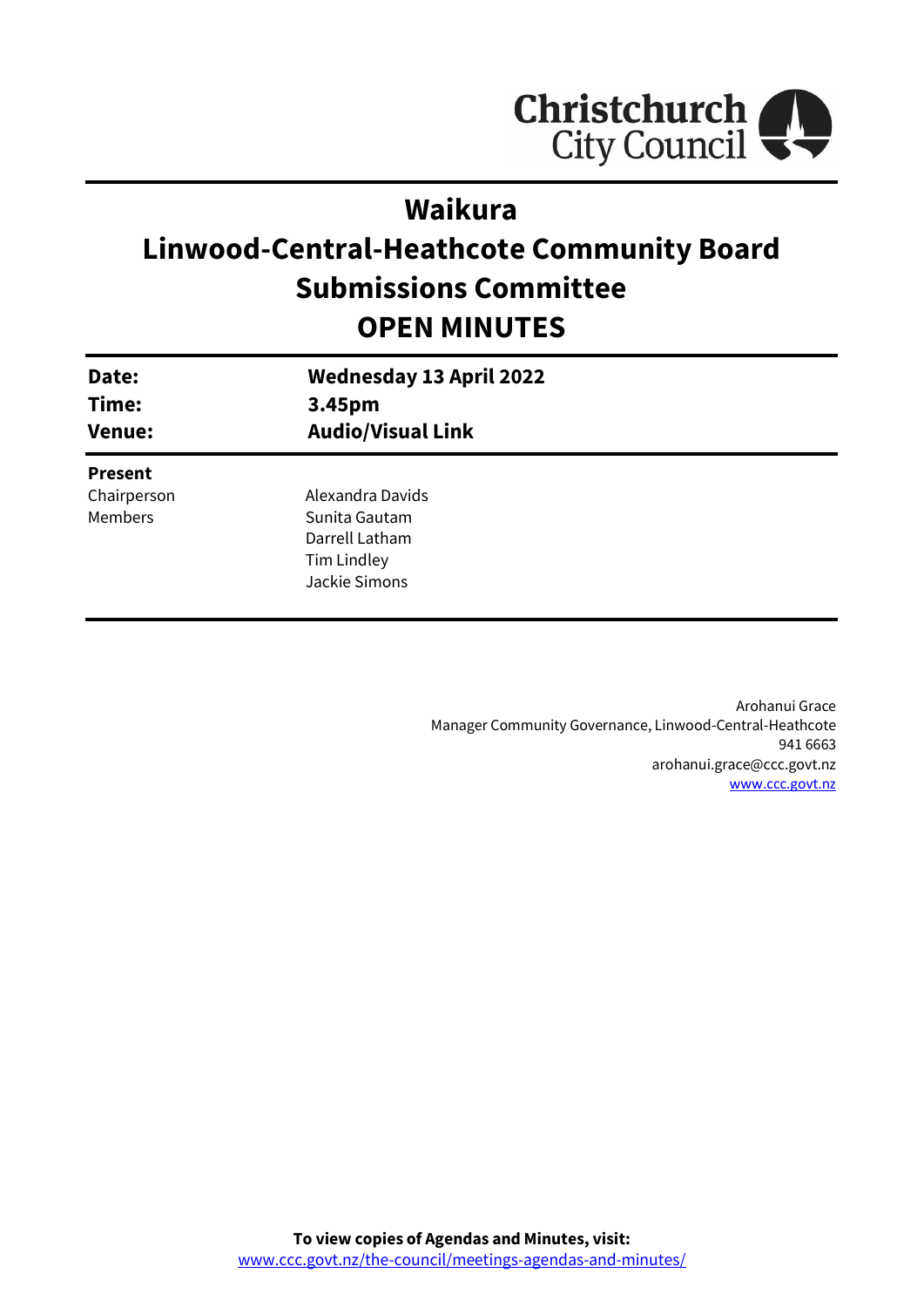

- **Part A Matters Requiring a Council Decision**
- **Part B Reports for Information**
- **Part C Decisions Under Delegation**

# **1. Apologies Ngā Whakapāha Committee Resolved LCBSC/2022/00001**

That the apologies received from Michelle Lomax and Jackie Simons be accepted.

Darrell Latham/Sunita Gautam **Carried**

### **2. Declarations of Interest Ngā Whakapuaki Aronga**

There were no declarations of interest recorded.

# **3. Election of Submissions Committee Chairperson**

#### **Staff Recommendations**

That the Waikura Linwood-Central-Heathcote Community Board Submissions Committee:

- 1. Elect a Chairperson of the Waikura Linwood-Central-Heathcote Community Board Submissions Committee for the Committee's 13 April 2022 meeting.
- 2. Delegate to the Committee Chairperson to confirm the Submissions Committee minutes of 13 April 2022.

#### **Committee Resolved LCBSC/2022/00002**

That the Waikura Linwood-Central-Heathcote Community Board Submissions Committee:

- 1. Elects Alexandra Davids as the Chairperson of the Waikura Linwood-Central-Heathcote Community Board Submissions Committee for the Committee's 13 April 2022 meeting.
- 2. Delegates to the Committee Chairperson to confirm the Submissions Committee minutes of 13 April 2022.

Darrell Latham/Tim Lindley **Carried**

#### **4. Draft Annual Plan 2022-23**

#### **Staff Recommendations**

That the Waikura Linwood-Central-Heathcote Community Board Submissions Committee:

- 1. Receives the information in the Draft Annual Plan 2022-23 Report.
- 2. Complete the preparation of a Board Submission to the Council on the Draft Annual Plan 2022/23.